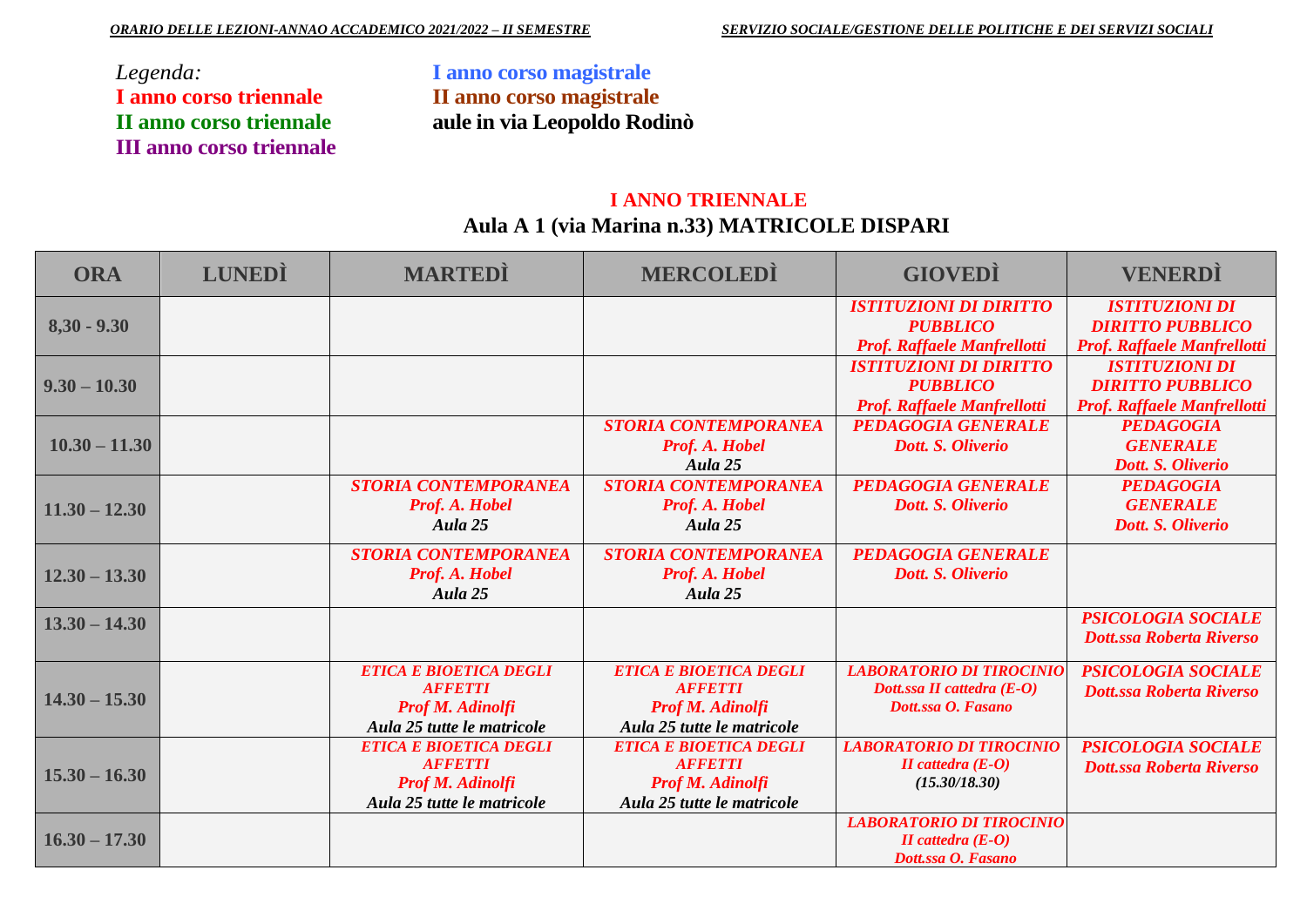# **I ANNO TRIENNALE Aula A 7 (via Marina n.33) MATRICOLA PARI**

| <b>ORA</b>      | <b>LUNEDI</b>                                                                                                  | <b>MARTEDI</b>                                                                                           | <b>MERCOLEDI</b>                                                                                         | <b>GIOVEDI</b>                                                                                             | <b>VENERDI</b>                                                                                             |
|-----------------|----------------------------------------------------------------------------------------------------------------|----------------------------------------------------------------------------------------------------------|----------------------------------------------------------------------------------------------------------|------------------------------------------------------------------------------------------------------------|------------------------------------------------------------------------------------------------------------|
| $8,30 - 9.30$   |                                                                                                                | <b>STORIA</b><br><b>CONTEMPORANEA</b><br><b>Prof. Paolo Varvaro</b><br>Aula 25                           | <b>STORIA CONTEMPORANEA</b><br><b>Prof. Paolo Varvaro</b><br>Aula 25                                     | <b>ISTITUZIONI DI DIRITTO</b><br><b>PUBBLICO</b><br><b>Dott.ssa Carmela Capolupo</b><br><b>II</b> cattedra | <b>ISTITUZIONI DI DIRITTO</b><br><b>PUBBLICO</b><br><b>Dott.ssa Carmela Capolupo</b><br><b>II</b> cattedra |
| $9.30 - 10.30$  |                                                                                                                | <b>STORIA</b><br><b>CONTEMPORANEA</b><br><b>Prof. Paolo Varvaro</b><br>Aula 25                           | <b>STORIA CONTEMPORANEA</b><br><b>Prof. Paolo Varvaro</b><br>Aula 25                                     | <b>ISTITUZIONI DI DIRITTO</b><br><b>PUBBLICO</b><br><b>Dott.ssa Carmela Capolupo</b><br><b>II</b> cattedra | <b>ISTITUZIONI DI DIRITTO</b><br><b>PUBBLICO</b><br><b>Dott.ssa Carmela Capolupo</b><br><b>II</b> cattedra |
| $10.30 - 11.30$ |                                                                                                                | <b>STORIA</b><br><b>CONTEMPORANEA</b><br><b>Prof. Paolo Varvaro</b><br>Aula 25                           |                                                                                                          |                                                                                                            |                                                                                                            |
| $11.30 - 12.30$ |                                                                                                                |                                                                                                          |                                                                                                          |                                                                                                            |                                                                                                            |
| $12.30 - 13.30$ |                                                                                                                |                                                                                                          |                                                                                                          |                                                                                                            |                                                                                                            |
| $13.30 - 14.30$ |                                                                                                                |                                                                                                          |                                                                                                          |                                                                                                            |                                                                                                            |
| $14.30 - 15.30$ | <b>LABORATORIO DI</b><br><b>TIROCINIO</b><br><b>III</b> cattedra $(P-Z)$<br>Dott.ssa G. Russo                  | <b>ETICA E BIOETICA DEGLI</b><br><b>AFFETTI</b><br><b>Prof M. Adinolfi</b><br>Aula 25 tutte le matricole | <b>ETICA E BIOETICA DEGLI</b><br><b>AFFETTI</b><br><b>Prof M. Adinolfi</b><br>Aula 25 tutte le matricole | <b>LABORATORIO DI</b><br><b>TIROCINIO</b><br>$I$ cattedra $(A-D)$<br>Dott. A. D'Angelo                     |                                                                                                            |
| $15.30 - 16.30$ | <b>LABORATORIO DI</b><br><b>TIROCINIO</b><br><b>III</b> cattedra $(P-Z)$<br>(15.30/18.30)<br>AULA <sub>2</sub> | ETICA E BIOETICA DEGLI<br><b>AFFETTI</b><br><b>Prof M. Adinolfi</b><br>Aula 25 tutte le matricole        | ETICA E BIOETICA DEGLI<br><b>AFFETTI</b><br><b>Prof M. Adinolfi</b><br>Aula 25 tutte le matricole        | <b>LABORATORIO DI</b><br><b>TIROCINIO</b><br>I cattedra (A-D)<br>(15.30/18.30)                             |                                                                                                            |
| $16.30 - 17.30$ | <b>LABORATORIO DI</b><br><b>TIROCINIO</b><br>. III cattedra $(P-Z)$<br>Dott ssa G. Russo                       |                                                                                                          |                                                                                                          | <b>LABORATORIO DI</b><br><b>TIROCINIO</b><br>$I$ cattedra $(A-D)$<br>Dott. A. D'Angelo                     |                                                                                                            |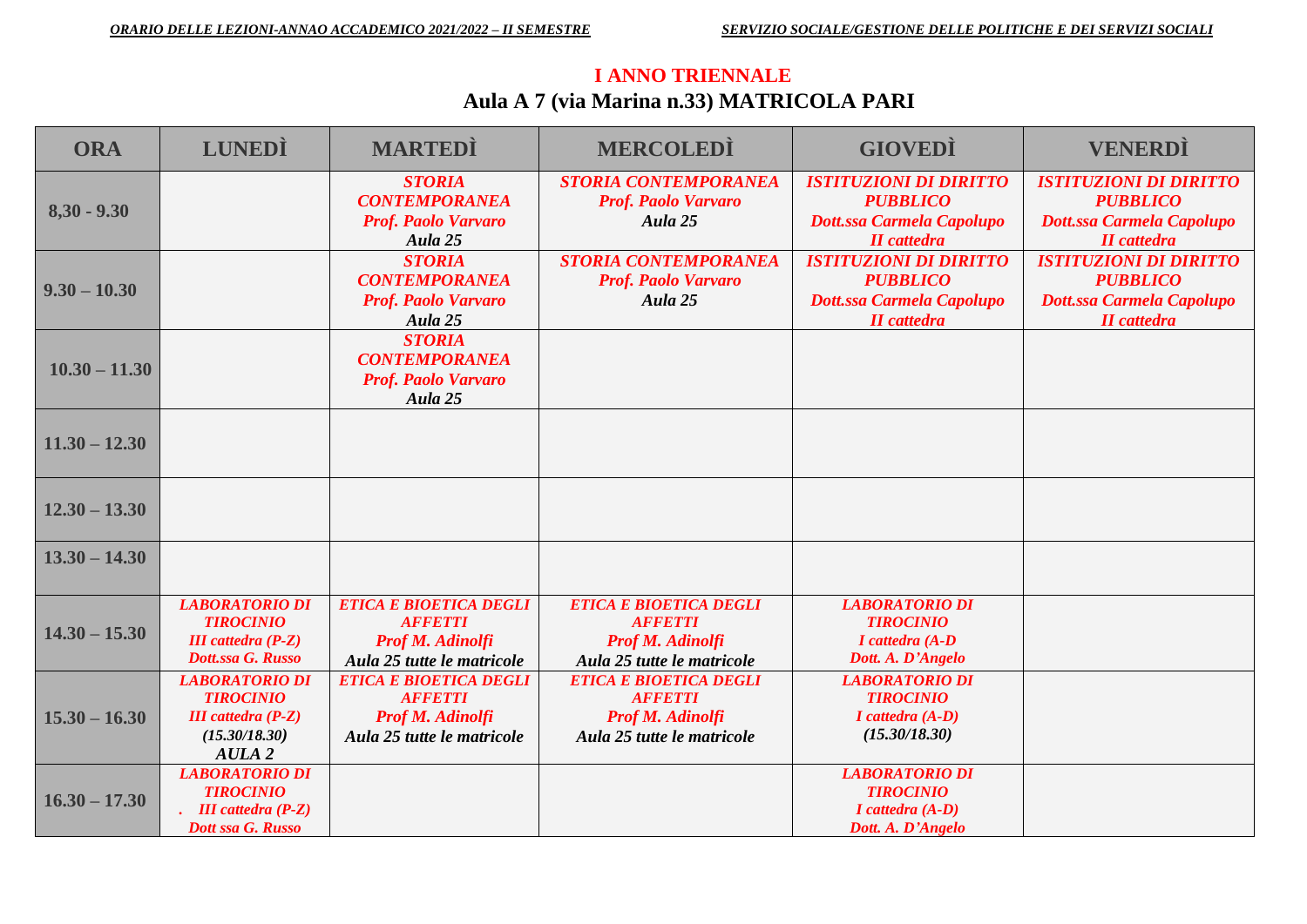### **II ANNO TRIENNALE**

# **Aula AT3 (200 posti, via Mezzocannone 16, III piano)**

| <b>ORA</b>      | <b>LUNEDI</b>                                                     | <b>MARTEDI</b>                                                                     | <b>MERCOLEDI</b>                                                                   | <b>GIOVEDI</b>                                                                  | <b>VENERDI</b>                                                                     |
|-----------------|-------------------------------------------------------------------|------------------------------------------------------------------------------------|------------------------------------------------------------------------------------|---------------------------------------------------------------------------------|------------------------------------------------------------------------------------|
| $8,30 - 9,30$   | <b>DIRITTO PRIVATO E DI</b><br><b>FAMIGLIA</b><br>Prof. R. Quadri |                                                                                    |                                                                                    | <b>DIRITTO PENITENZIARIO</b><br><b>Prof. Pasquale Troncone</b>                  | <b>DIRITTO</b><br><b>PENITENZIARIO</b><br><b>Prof. Pasquale</b><br><b>Troncone</b> |
| $9.30 - 10.30$  | <b>DIRITTO PRIVATO E DI</b><br><b>FAMIGLIA</b><br>Prof. R. Quadri |                                                                                    |                                                                                    | <b>DIRITTO PENITENZIARIO</b><br><b>Prof. Pasquale Troncone</b>                  | <b>DIRITTO</b><br><b>PENITENZIARIO</b><br><b>Prof. Pasquale</b><br><b>Troncone</b> |
| $10.30 - 11.30$ | <b>DIRITTO PRIVATO E DI</b><br><b>FAMIGLIA</b><br>Prof. R. Quadri | <b>DIRITTO INTERCULTURALE</b><br><b>E DELLE RELIGIONI</b><br><b>Prof. CAROBENE</b> | <b>DIRITTO INTERCULTURALE</b><br><b>E DELLE RELIGIONI</b><br><b>Prof. CAROBENE</b> | <b>SOCIOLOGIA</b><br><b>DELL'AMMINIST.</b><br><b>PUBBLICA</b><br>Dott- A. Russo |                                                                                    |
| $11.30 - 12.30$ | SOCIOLOGIA DELL'AMMINIST.<br><b>PUBBLICA</b><br>Dott- A. Russo    | <b>DIRITTO INTERCULTURALE</b><br><b>E DELLE RELIGIONI</b><br><b>Prof. CAROBENE</b> | <b>DIRITTO INTERCULTURALE</b><br><b>E DELLE RELIGIONI</b><br><b>Prof. CAROBENE</b> | <b>SOCIOLOGIA</b><br><b>DELL'AMMINIST.</b><br><b>PUBBLICA</b><br>Dott- A. Russo |                                                                                    |
| $12.30 - 13.30$ | SOCIOLOGIA DELL'AMMINIST.<br><b>PUBBLICA</b><br>Dott- A. Russo    |                                                                                    |                                                                                    |                                                                                 |                                                                                    |
| $13.30 - 14.30$ | SOCIOLOGIA DELL'AMMINIST.<br><b>PUBBLICA</b><br>Dott-A. Russo     |                                                                                    |                                                                                    |                                                                                 |                                                                                    |
| $14.30 - 15.30$ |                                                                   |                                                                                    | <b>DIRITTO PRIVATO E DI</b><br><b>FAMIGLIA</b><br>Prof. R. Quadri                  |                                                                                 |                                                                                    |
| $15.30 - 16.30$ |                                                                   |                                                                                    | <b>DIRITTO PRIVATO E DI</b><br><b>FAMIGLIA</b><br>Prof. R. Quadri                  |                                                                                 |                                                                                    |
| $16.30 - 17.30$ |                                                                   |                                                                                    | <b>DIRITTO PRIVATO E DI</b><br><b>FAMIGLIA</b><br>Prof. R. Quadri                  |                                                                                 |                                                                                    |
| $17.30 - 18.30$ |                                                                   |                                                                                    |                                                                                    |                                                                                 |                                                                                    |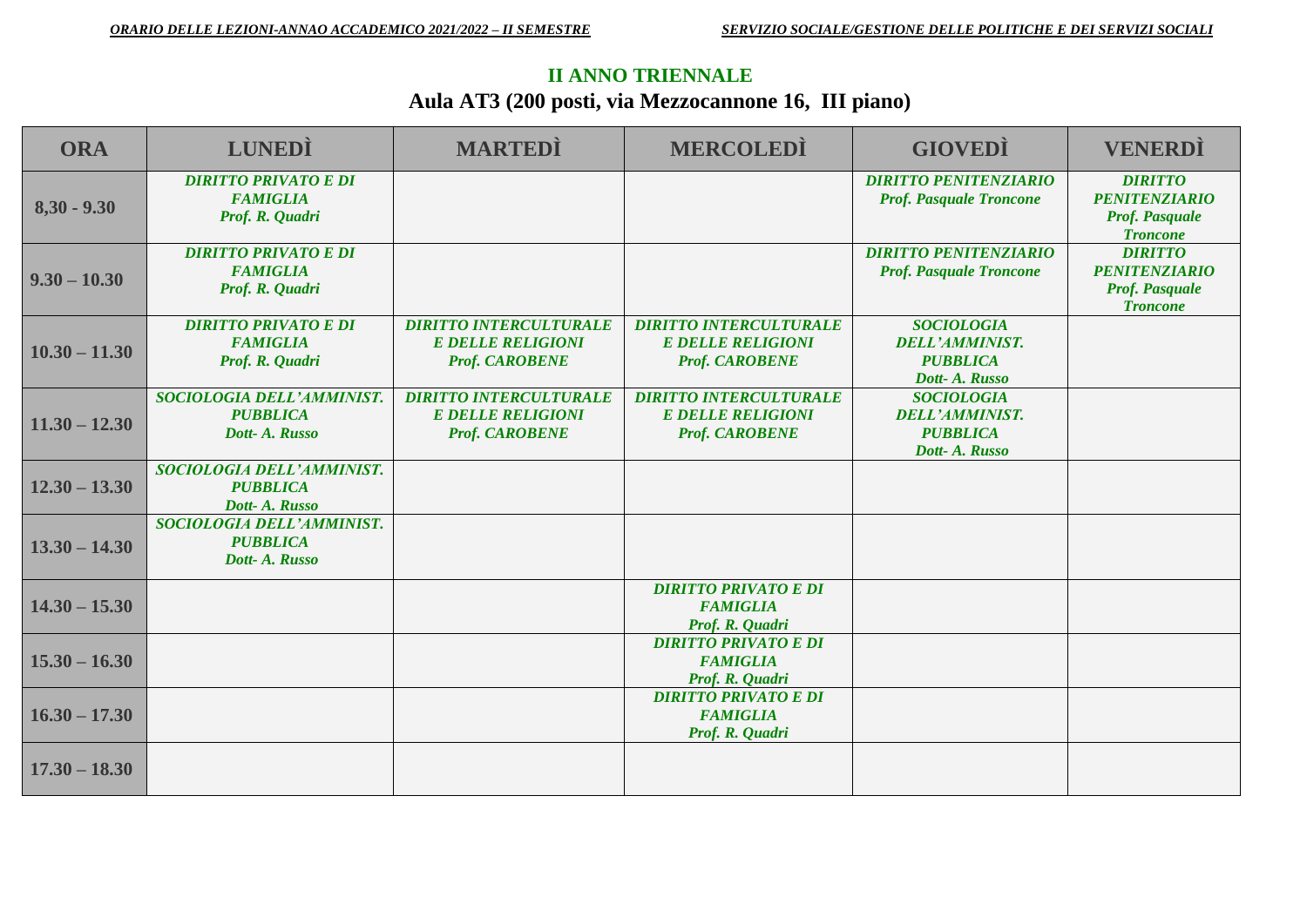### **III ANNO TRIENNALE Aula AT3 (200 posti, via Mezzocannone 16, III piano)**

| <b>ORA</b>      | <b>LUNEDI</b>               | <b>MARTEDI</b>                    | <b>MERCOLEDI</b>                  | <b>GIOVEDI</b>                 | <b>VENERDI</b>                 |
|-----------------|-----------------------------|-----------------------------------|-----------------------------------|--------------------------------|--------------------------------|
|                 | <b>DIRITTO DEL LAVORO</b>   | PSICODINAMICA DELLO               | <b>PSICODINAMICA DELLO</b>        | <b>DIRITTO PENITENZIARIO</b>   | <b>DIRITTO PENITENZIARIO</b>   |
|                 | Prof. D'Aponte              | <b>SVILUPPO E DELLE RELAZIONI</b> | <b>SVILUPPO E DELLE RELAZIONI</b> | <b>PROF. PASQUALE TRONCONE</b> | <b>PROF. PASQUALE TRONCONE</b> |
| $8,30 - 9.30$   | Lun e Mer 8.30/10.30        | <b>FAMILIARI</b>                  | <b>FAMILIARI</b>                  | 8.30/10.30                     | 8.30/10.30                     |
|                 | <b>Aula Pagano 1</b>        | <b>PROF.MARIA CLELIA ZURLO</b>    | PROF.MARIA CLELIA ZURLO           |                                |                                |
|                 | <b>DIRITTO DEL LAVORO</b>   | PSICODINAMICA DELLO               | PSICODINAMICA DELLO               | <b>DEMOGRAFIA</b>              | <b>DEMOGRAFIA</b>              |
| $9.30 - 10.30$  | Prof. D'Aponte              | <b>SVILUPPO E DELLE RELAZIONI</b> | <b>SVILUPPO E DELLE RELAZIONI</b> | Prof. S. Strozza               | Prof. S. Strozza               |
|                 | <b>Lun e Mer 8.30/10.30</b> | <b>FAMILIARI</b>                  | <b>FAMILIARI</b>                  | 10.30/12.30 Aula 3             | 10.30/12.30 Aula 3             |
|                 | <b>Aula Pagano 1</b>        | <b>PROF, MARIA CLELIA ZURLO</b>   | <b>PROF.MARIA CLELIA ZURLO</b>    |                                |                                |
|                 | Istituzioni Di ECONOMIA     | <b>DIRITTO</b>                    | <b>DIRITTO ECCLESIASTICO</b>      | <b>ISTITUZIONI DI ECONOMIA</b> | <b>DEMOGRAFIA</b>              |
|                 | Dott. G. Vecchione          | <b>ECCLESIASTICO</b>              | <b>PROF. CAROBENE</b>             | Dott. G. Vecchione             | Prof. S. Strozza               |
| $10.30 - 11.30$ | <b>Aula Spinelli</b>        | <b>PROF. CAROBENE</b>             |                                   | <b>AULA 2</b>                  | 10.30/12.30 Aula 3             |
|                 | <b>Martedi 10.30/12.30</b>  |                                   |                                   |                                |                                |
|                 | Istituzioni Di ECONOMIA     | <b>DIRITTO</b>                    | <b>DIRITTO ECCLESIASTICO</b>      | <b>ISTITUZIONI DI ECONOMIA</b> |                                |
|                 | Dott. G. Vecchione          | <b>ECCLESIASTICO</b>              | <b>PROF. CAROBENE</b>             | Dott. G. Vecchione             |                                |
| $11.30 - 12.30$ | <b>AULA SPINELLI</b>        | <b>PROF. CAROBENE</b>             |                                   | <b>AULA 2</b>                  |                                |
|                 |                             |                                   |                                   |                                |                                |
|                 |                             |                                   | <b>ISTITUZIONI DI ECONOMIA</b>    | PSICODINAMICA DELLO SVILUPPO   |                                |
| $12.30 - 13.30$ |                             |                                   | <b>DOTT. G. VECCHIONE</b>         | E DELLE RELAZIONI FAMILIARI    |                                |
|                 |                             |                                   | <b>AULA SPINELLI</b>              | <b>PROF.MARIA CLELIA ZURLO</b> |                                |
| $13.30 - 14.30$ |                             |                                   | <b>ISTITUZIONI DI ECONOMIA</b>    | PSICODINAMICA DELLO SVILUPPO   |                                |
|                 |                             |                                   | <b>DOTT. G. VECCHIONE</b>         | E DELLE RELAZIONI FAMILIARI    |                                |
|                 |                             |                                   | <b>AULA SPINELLI</b>              | PROF.MARIA CLELIA ZURLO        |                                |
|                 |                             |                                   | <b>DEMOGRAFIA</b>                 |                                |                                |
| $14.30 - 15.30$ |                             |                                   | Prof. S. Strozza                  |                                |                                |
|                 |                             |                                   | 11.30/13.30 Aula 3                |                                |                                |
| $15.30 - 16.30$ |                             |                                   |                                   |                                |                                |
|                 |                             |                                   |                                   |                                |                                |
|                 |                             |                                   |                                   |                                |                                |
| $16.30 - 17.30$ |                             | <b>SCIENZE DELLE FINANZE</b>      | <b>SCIENZE DELLE FINANZE</b>      |                                |                                |
|                 |                             | <b>DOTT. S. VILLANI</b>           | <b>DOTT. S. VILLANI</b>           |                                |                                |
|                 |                             | Aula 8                            | Aula 8                            |                                |                                |
|                 |                             | <b>SCIENZE DELLE FINANZE</b>      | <b>SCIENZE DELLE FINANZE</b>      |                                |                                |
| $17.30 - 18.30$ |                             | <b>DOTT. S. VILLANI</b>           | <b>DOTT. S. VILLANI</b>           |                                |                                |
|                 |                             | Aula 8                            | Aula 8                            |                                |                                |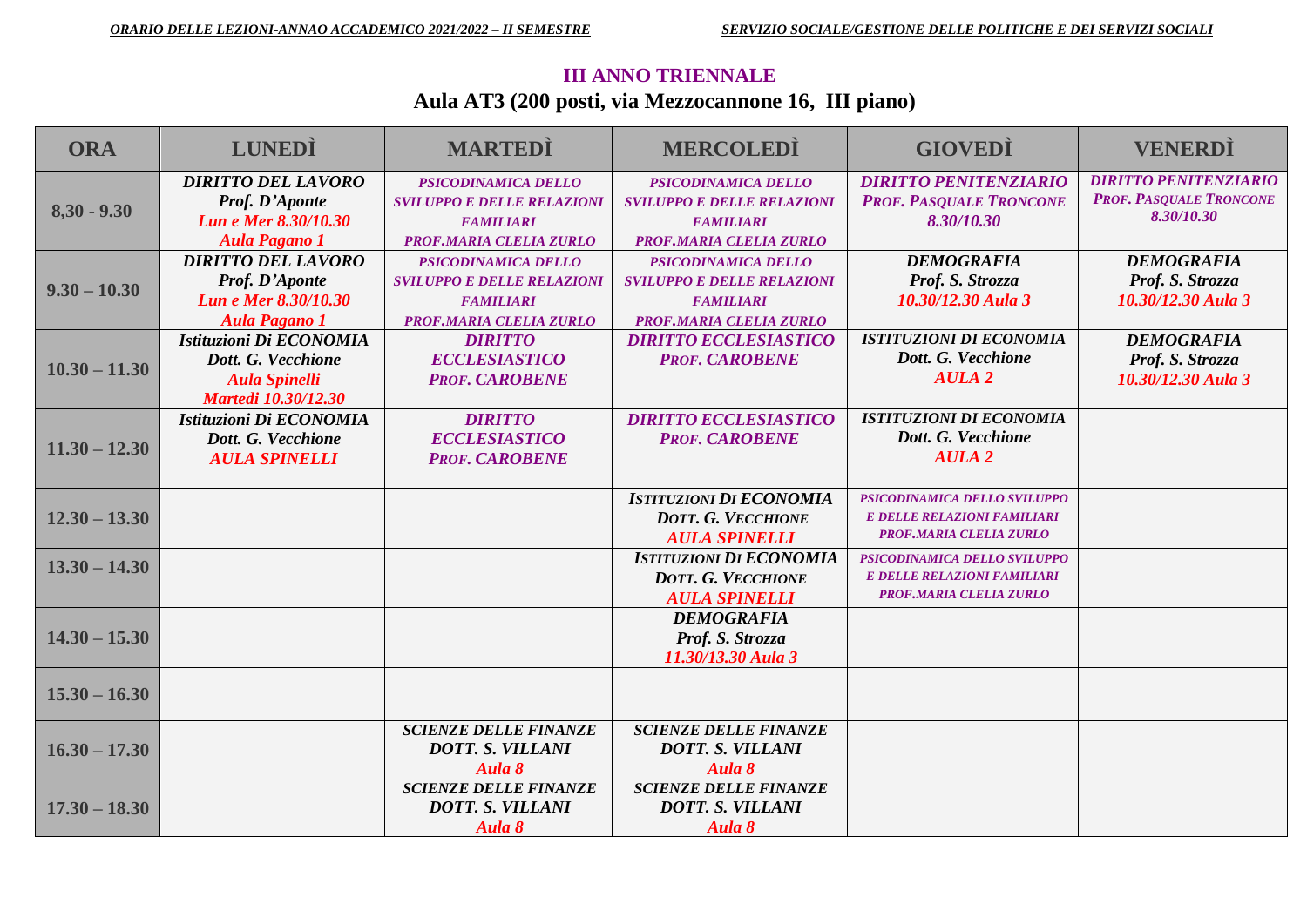#### **I ANNO MAGISTRALE**

| <b>ORA</b>      | <b>LUNEDI</b>                                                                                             | <b>MARTEDI</b>                                                                                                                                           | <b>MERCOLEDI</b>                                                                                                                                 | <b>GIOVEDI</b> | <b>VENERDI</b> |
|-----------------|-----------------------------------------------------------------------------------------------------------|----------------------------------------------------------------------------------------------------------------------------------------------------------|--------------------------------------------------------------------------------------------------------------------------------------------------|----------------|----------------|
| $8,30 - 9.30$   | <b>PEDAGOGIA SOCIALE</b><br><b>PROF. S. OLIVERIO</b><br><b>AULA G1</b>                                    | <b>METODI AVANZATI PER LA RICERCA</b><br><b>E LA VALUTAZIONE</b><br><b>DOTT. SERINO</b><br>AULA G1                                                       | <b>PSICOLOGIA DEI GRUPPI E</b><br><b>DEL MUTA-MENTO SOCIALE</b><br><b>PROF. LA BARBERA</b><br><b>AULA PAGANO 2</b><br>LUNEDI 8.30/11.30          |                |                |
| $9.30 - 10.30$  | <b>PEDAGOGIA SOCIALE</b><br><b>PROF. S. OLIVERIO</b><br><b>AULA G1</b>                                    | <b>METODI AVANZATI PER LA RICERCA</b><br><b>E LA VALUTAZIONE</b><br><b>DOTT. SERINO</b><br>AULA G1                                                       | <b>PSICOLOGIA DEI GRUPPI E</b><br><b>DEL MUTA-MENTO SOCIALE</b><br><b>PROF. LA BARBERA</b><br><b>LUNEDI</b> 8.30/11.30                           |                |                |
| $10.30 - 11.30$ | <b>PEDAGOGIA SOCIALE</b><br><b>PROF. S. OLIVERIO</b><br><b>AULA G1</b>                                    | <b>LABORATORIO ANALISI DEL TERRITORIO</b><br>E STRUMENTI PER L'ATTIVAZIONE E LA<br><b>PARTECIPAZIONE SOCIALE</b><br><b>DOTT, SACCO</b><br><b>AULA G1</b> | <b>PSICOLOGIA DEI GRUPPI E</b><br><b>DEL MUTA-MENTO SOCIALE</b><br><b>PROF. LA BARBERA</b><br><b>LUNEDI</b> 8.30/11.30                           |                |                |
| $11.30 - 12.30$ | <b>LABORATORIO INGLESE</b><br><b>PER IL SOCIALE</b><br>PROF.SSA C. PENNAROLA<br><b>AULA SPINELLI</b>      | <b>LABORATORIO ANALISI DEL TERRITORIO</b><br>E STRUMENTI PER L'ATTIVAZIONE E LA<br><b>PARTECIPAZIONE SOCIALE</b><br><b>DOTT. SACCO</b><br><b>AULA G1</b> | <b>LABORATORIO INGLESE PER</b><br><b>IL SOCIALE</b><br><b>PROF.SSA C. PENNAROLA</b><br><b>AULA G1</b>                                            |                |                |
| $12.30 - 13.30$ | <b>LABORATORIO INGLESE</b><br><b>PER IL SOCIALE</b><br>PROF.SSA C. PENNAROLA<br><b>AULA SPINELLI</b>      | <b>LABORATORIO ANALISI DEL TERRITORIO E</b><br><b>STRUMENTI PER L'ATTIVAZIONE E LA</b><br><b>PARTECIPAZIONE SOCIALE</b><br><b>DOTT, SACCO</b><br>AULA G1 | <b>LABORATORIO INGLESE PER</b><br><b>IL SOCIALE</b><br>PROF.SSA C. PENNAROLA<br><b>AULA G1</b>                                                   |                |                |
| $13.30 - 14.30$ |                                                                                                           |                                                                                                                                                          |                                                                                                                                                  |                |                |
| $14.30 - 15.30$ | <b>METODI AVANZATI PER LA</b><br><b>RICERCA E LA VALUTAZIONE</b><br><b>DOTT. SERINO</b><br><b>AULA G1</b> | <b>PEDAGOGIA SOCIALE</b><br><b>PROF. S. OLIVERIO</b><br>AULA G 1                                                                                         |                                                                                                                                                  |                |                |
| $15.30 - 16.30$ | <b>METODI AVANZATI PER LA</b><br><b>RICERCA E LA VALUTAZIONE</b><br><b>DOTT. SERINO</b><br><b>AULA G1</b> | <b>PEDAGOGIA SOCIALE</b><br><b>PROF. S. OLIVERIO</b><br>AULA G1                                                                                          | <b>PSICOLOGIA DEI GRUPPI E</b><br><b>DEL MUTA-MENTO SOCIALE</b><br><b>PROF. LA BARBERA</b><br><b>MARTEDI</b> 14.30/16.30                         |                |                |
| $16.30 - 17.30$ |                                                                                                           |                                                                                                                                                          | <b>PSICOLOGIA DEI GRUPPI E</b><br><b>DEL MUTA-MENTO SOCIALE</b><br><b>PROF. LA BARBERA</b><br><b>AULA PAGANO 2</b><br><b>MARTEDI</b> 14.30/16.30 |                |                |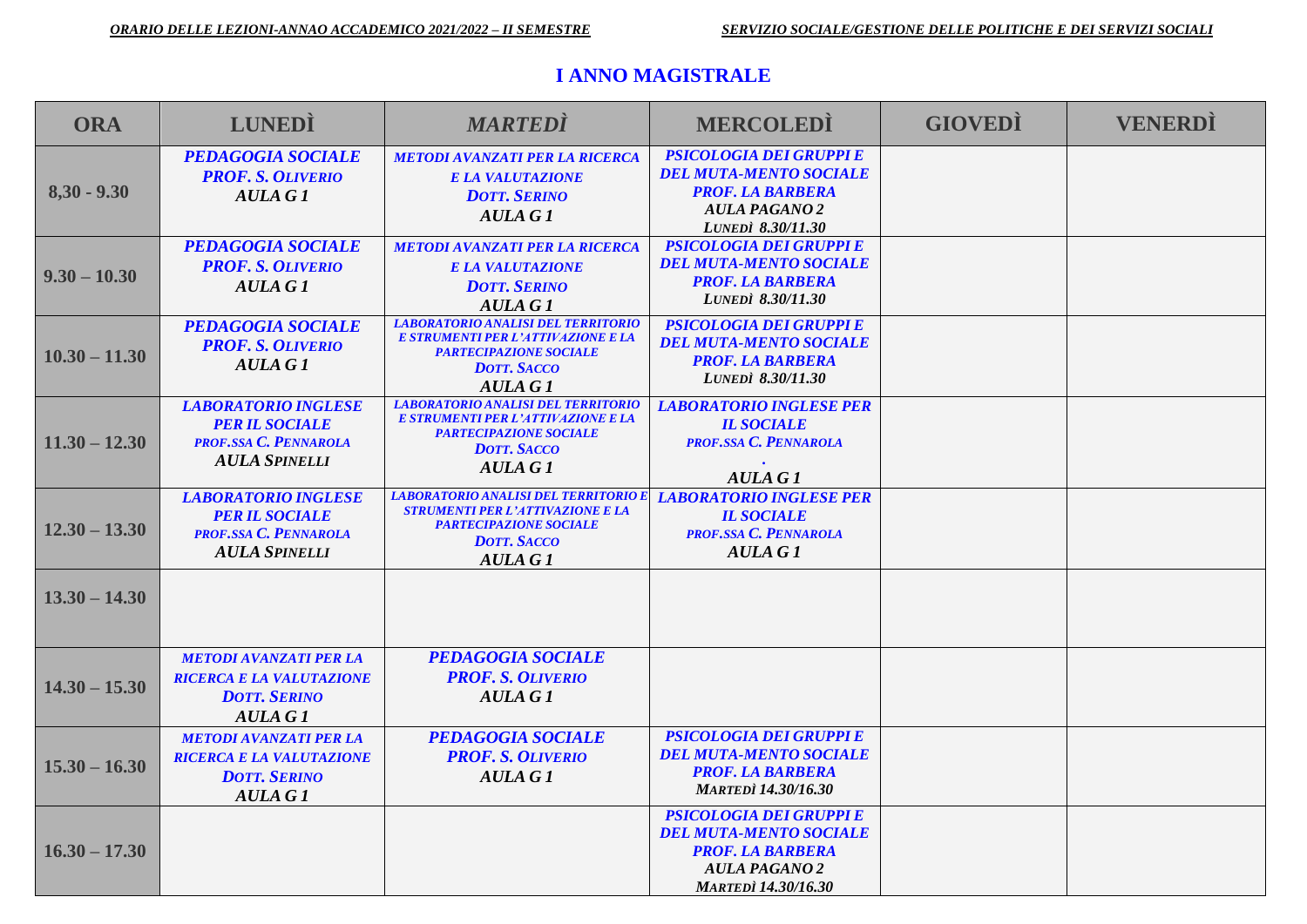#### **II ANNO MAGISTRALE PERCORSO INCLUSIONE SOCIALE**

| <b>ORA</b>      | <b>LUNEDI</b> | <b>MARTEDI</b>                                                                                                                       | <b>MERCOLEDI</b>                                                                                               | <b>GIOVEDI</b>                                                                                                      | <b>VENERDI</b> |
|-----------------|---------------|--------------------------------------------------------------------------------------------------------------------------------------|----------------------------------------------------------------------------------------------------------------|---------------------------------------------------------------------------------------------------------------------|----------------|
| $8,30 - 9.30$   |               |                                                                                                                                      |                                                                                                                |                                                                                                                     |                |
| $9.30 - 10.30$  |               |                                                                                                                                      |                                                                                                                | <b>POLITICHE INTEGRATE PER IL</b><br><b>BENESSERE SOCIALE</b><br>PROF.SSA. M.G TOGNETTI<br>PAGANO <sub>2</sub>      |                |
| $10.30 - 11.30$ |               | <b>LEGISLAZIONE MINORILE</b><br><b>DOTT, ANDREA ALBERICO</b><br>PAGANO <sub>1</sub>                                                  | <b>LEGISLAZIONE MINORILE</b><br><b>DOTT, ANDREA ALBERICO</b><br>PAGANO <sub>1</sub>                            | <b>POLITICHE INTEGRATE PER IL</b><br><b>BENESSERE SOCIALE</b><br>PROF.SSA M.G TOGNETTI.<br>PAGANO <sub>2</sub>      |                |
| $11.30 - 12.30$ |               | <b>LEGISLAZIONE MINORILE</b><br><b>DOTT, ANDREA ALBERICO</b><br>PAGANO <sub>1</sub>                                                  | <b>LEGISLAZIONE MINORILE</b><br><b>DOTT. ANDREA ALBERICO</b><br>PAGANO <sub>11</sub>                           | <b>MIGRAZIONI CITTADINANZA</b><br>E PLURALISMO RELIGIOSO<br>PROF.SSA GERMANA CAROBENE<br>PAGANO <sub>2</sub>        |                |
| $12.30 - 13.30$ |               | <b>MIGRAZIONI</b><br><b>CITTADINANZA E</b><br><b>PLURALISMO RELIGIOSO</b><br>PROF.SSA GERMANA CAROBENE<br>PAGANO <sub>1</sub>        |                                                                                                                | <b>MIGRAZIONI CITTADINANZA</b><br><b>E PLURALISMO RELIGIOSO</b><br>PROF.SSA GERMANA CAROBENE<br>PAGANO <sub>2</sub> |                |
| $13.30 - 14.30$ |               | <b>MIGRAZIONI</b><br><b>CITTADINANZA E</b><br><b>PLURALISMO RELIGIOSO</b><br><b>PROF.SSA GERMANA CAROBENE</b><br>PAGANO <sub>1</sub> |                                                                                                                |                                                                                                                     |                |
| $14.30 - 15.30$ |               |                                                                                                                                      | <b>POLITICHE INTEGRATE PER</b><br><b>IL BENESSERE SOCIALE</b><br>PROF.SSA. M.G TOGNETTI<br>PAGANO <sub>2</sub> |                                                                                                                     |                |
| $15.30 - 16.30$ |               |                                                                                                                                      | <b>POLITICHE INTEGRATE PER</b><br><b>IL BENESSERE SOCIALE</b><br>PROF.SSA. M.G TOGNETTI<br>PAGANO <sub>2</sub> |                                                                                                                     |                |
| $16.30 - 17.30$ |               |                                                                                                                                      |                                                                                                                |                                                                                                                     |                |